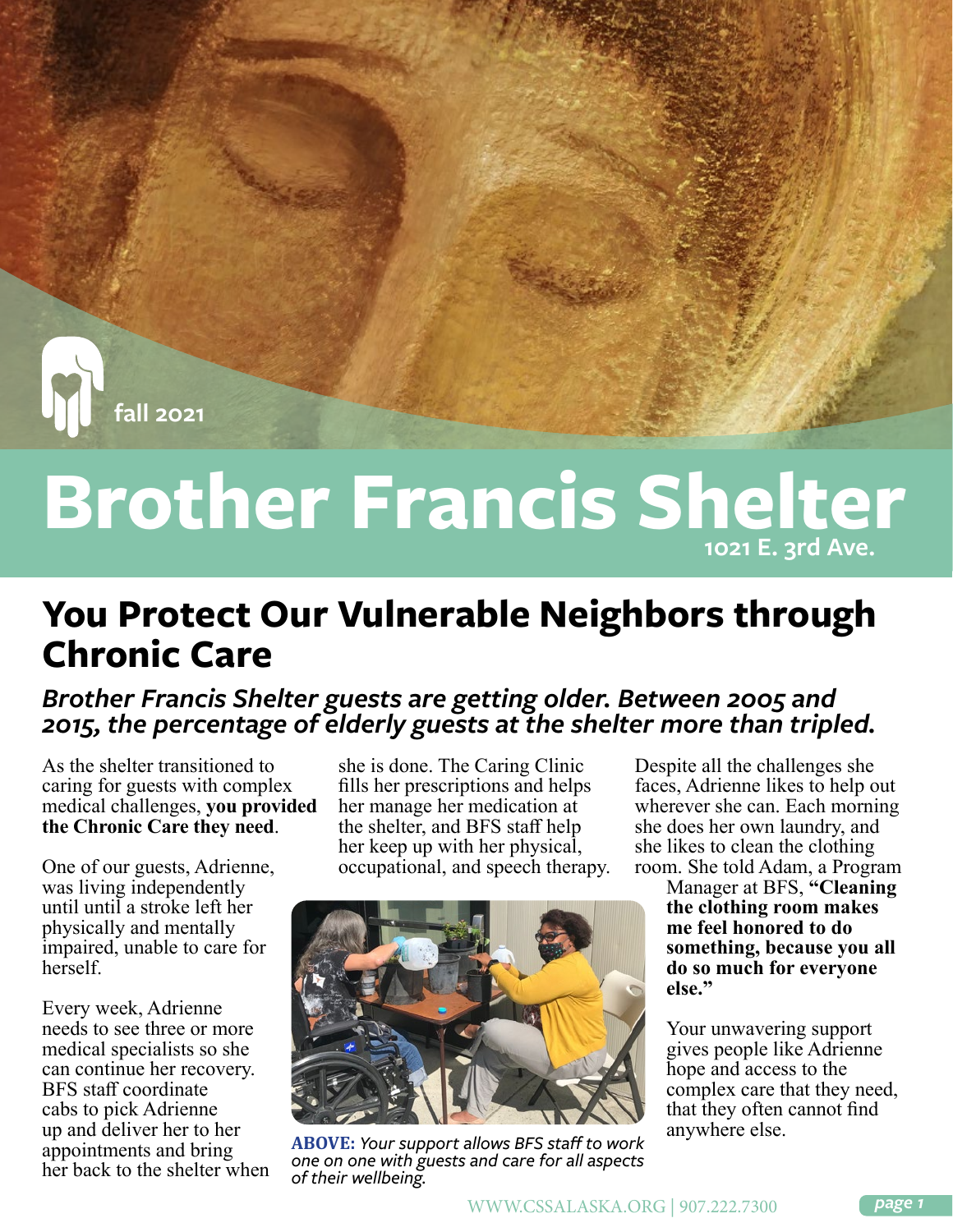When Bruce and Susan Clarke saw COVID's impact on homelessness in our community, they knew they wanted to help. Since then and with endless enthusiasm, Bruce and Susan have made a huge impact on the lives of all our guests at Brother Francis Shelter.

Bruce and Susan are members of the Church of Jesus Christ of Latter-day Saints, where they serve as the Communication Directors of the Eagle River Alaska Stake. When they learned that BFS needed volunteers to make meals for the guests, Bruce lunches. Working with BFS

and Susan started organizing help from their community. They enlisted families and youth groups from Wards in Eagle River to make bag lunches and organized food donations from church families and the Chugiak Eagle River Food Pantry. As of September, **Susan, Bruce, and the Latter-day Saints community in Eagle River have made 1,750 meals** for the guests at Brother Francis Shelter.

This summer, Susan and Bruce also arranged a major grant for BFS to buy breakfasts and

director Dave Rittenberg and the Stake presidents from Anchorage and Eagle River, Susan and Bruce applied for and won a \$25,000 grant from the humanitarian aid arm of the Church of Jesus Christ of Latter-day Saints. **The grant goes a long way, along with the volunteer Meals Teams, in providing meals for Brother Francis Shelter guests**.

Bruce and Susan are enthusiastic about this work and say their community is excited to help.

When we think about healthcare costs, just getting to and from the hospital probably isn't top of mind. But for someone experiencing homelessness, transportation can be a major obstacle to getting the help they need.

In 2017, **Brother Francis Shelter began offering free transportation to and from the local hospitals and clinics**, through cab rides

and van service. Rather than build complete healthcare services at every site, when we provide better transportation to healthcare services, we capitalize on the specialists and equipment that already exist in Anchorage for a tiny fraction of the cost.

By providing free transportation between Brother Francis Shelter and the major hospitals, **you drastically reduced the number of costly Emergency** 

**Medical Services (EMS) calls made each month from the shelter, saving a large amount of money for the city**, who has to absorb those EMS costs.

Offering preventative care, wound care, and ongoing treatment at the Caring Clinic has further reduced EMS calls by treating small problems before they turn into major emergencies.

## **Making Meals and Sharing Hope**

#### *Latter-day Saints from Eagle River have stepped up to provide meals for the guests at Brother Francis Shelter.*

*In 2017, we asked Anchorage healthcare professionals what the first step would be to connect people experiencing homelessness to healthcare. Their answer: transportation.*

*epidemic that caused a city-wide spike in EMS calls*



**2018:** *By offering* **cab rides and preventative care** *at the Caring Clinic, BFS* **reduced its average monthly EMS calls** 

#### COST SAVINGS **We saved the city \$500,000 in reduced EMS calls. In that first year, CSS spent \$50,000 on rides.**

# **With Transportation, You Create the Bridge**



### **"It's rewarding and heartwarming, and we are just grateful to serve."**